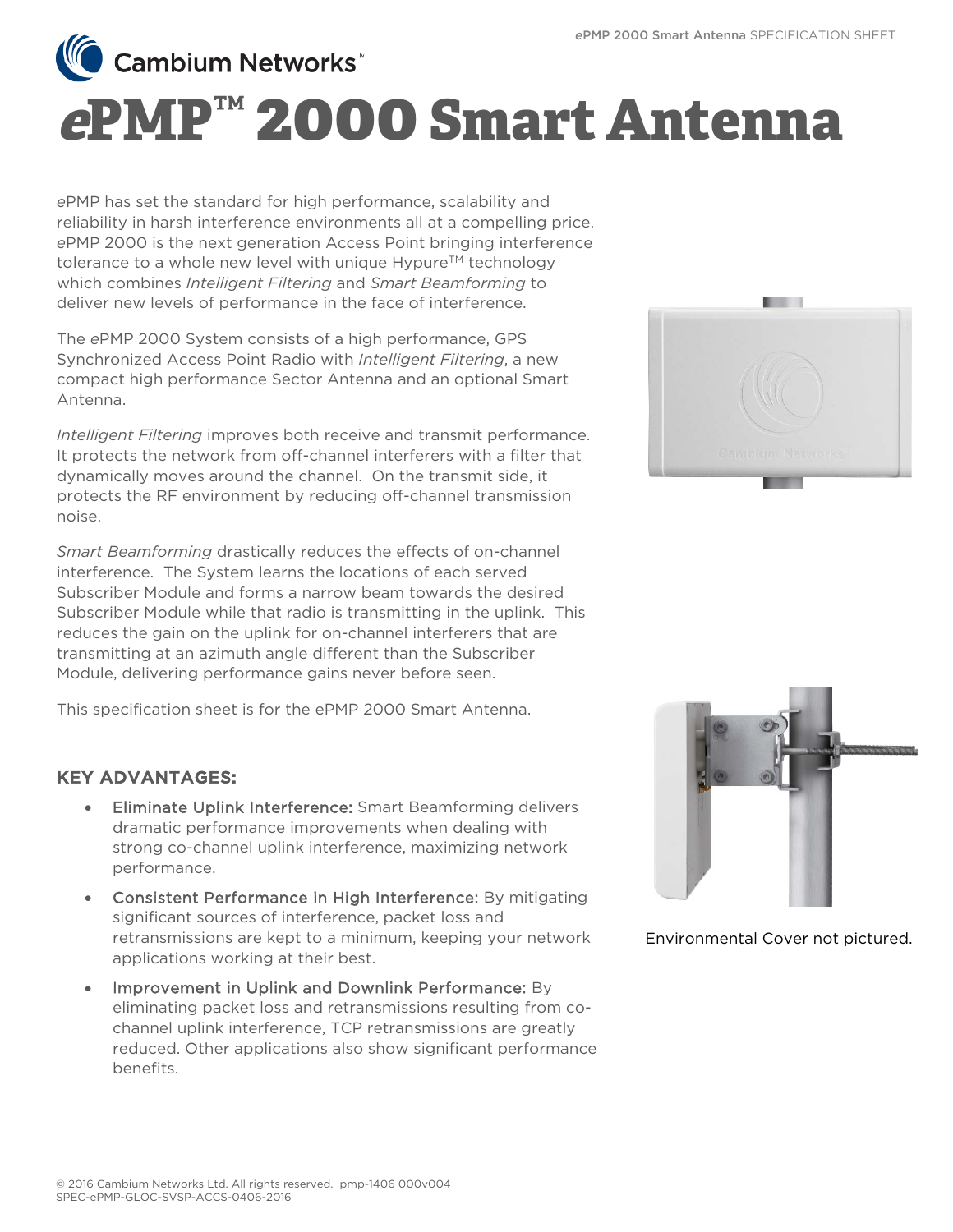## **Specifications**

| <b>PRODUCT</b>                      |                                                                                                                                                                |
|-------------------------------------|----------------------------------------------------------------------------------------------------------------------------------------------------------------|
| Model/Part #                        | C050900D020A                                                                                                                                                   |
| Compatibility                       | ePMP 2000 Access Point only                                                                                                                                    |
| <b>SPECTRUM</b>                     |                                                                                                                                                                |
| Frequency Range                     | 5150 - 5970 MHz (exact frequencies as allowed by local regulations)                                                                                            |
| <b>PHYSICAL</b>                     |                                                                                                                                                                |
| <b>Connectors to Access Point</b>   | 2 x 50 ohm, RP (Reverse Polarity) SMA, DC Coupled (powering antenna)                                                                                           |
| Mounting Hardware                   | Included for mounting to ePMP 5 GHz Sector Antenna (C050900D021A)<br>Included for mounting to mast diameters 2" to 4" (5 cm to 10 cm)<br>Up to +10 degree tilt |
| <b>Physical Dimensions</b>          | 13.1" (L) x 8.4" (W) x 1.8" (H) (33.3 cm x 21.3 cm x 4.6 cm)<br>Without Mounting Brackets                                                                      |
| Weight                              | 3.2 lbs. (1.5 kg)<br><b>Without Mounting Brackets</b>                                                                                                          |
| Environmental                       | <b>IP65</b>                                                                                                                                                    |
| Radome Material                     | <b>UV Protected ABS</b>                                                                                                                                        |
| Operating Temperature               | -30°C to +55°C (-22°F to +131°F)                                                                                                                               |
| Power Consumption                   | 2.5 W [1] (provided by ePMP 2000 Access Point)                                                                                                                 |
| <b>Environmental Cover Included</b> | Yes                                                                                                                                                            |
| Wind Loading                        | Operational at $\leq$ 145km/hr, Survival at $\leq$ 209km/hr                                                                                                    |
| <b>PRODUCT</b>                      |                                                                                                                                                                |
| Model #                             | C050900D020A                                                                                                                                                   |
| <b>SPECTRUM</b>                     |                                                                                                                                                                |
| Frequency Range                     | 5150 - 5970 MHz (exact frequencies as allowed by local regulations)                                                                                            |

Notes:

[1] The maximum power consumption of the Access Point is the same regardless of whether the optional Smart Beamforming Antenna is equipped or not. This is because the Beamforming Antenna draws its power during the uplink cycle when the Access Point power consumption is not at its maximum.